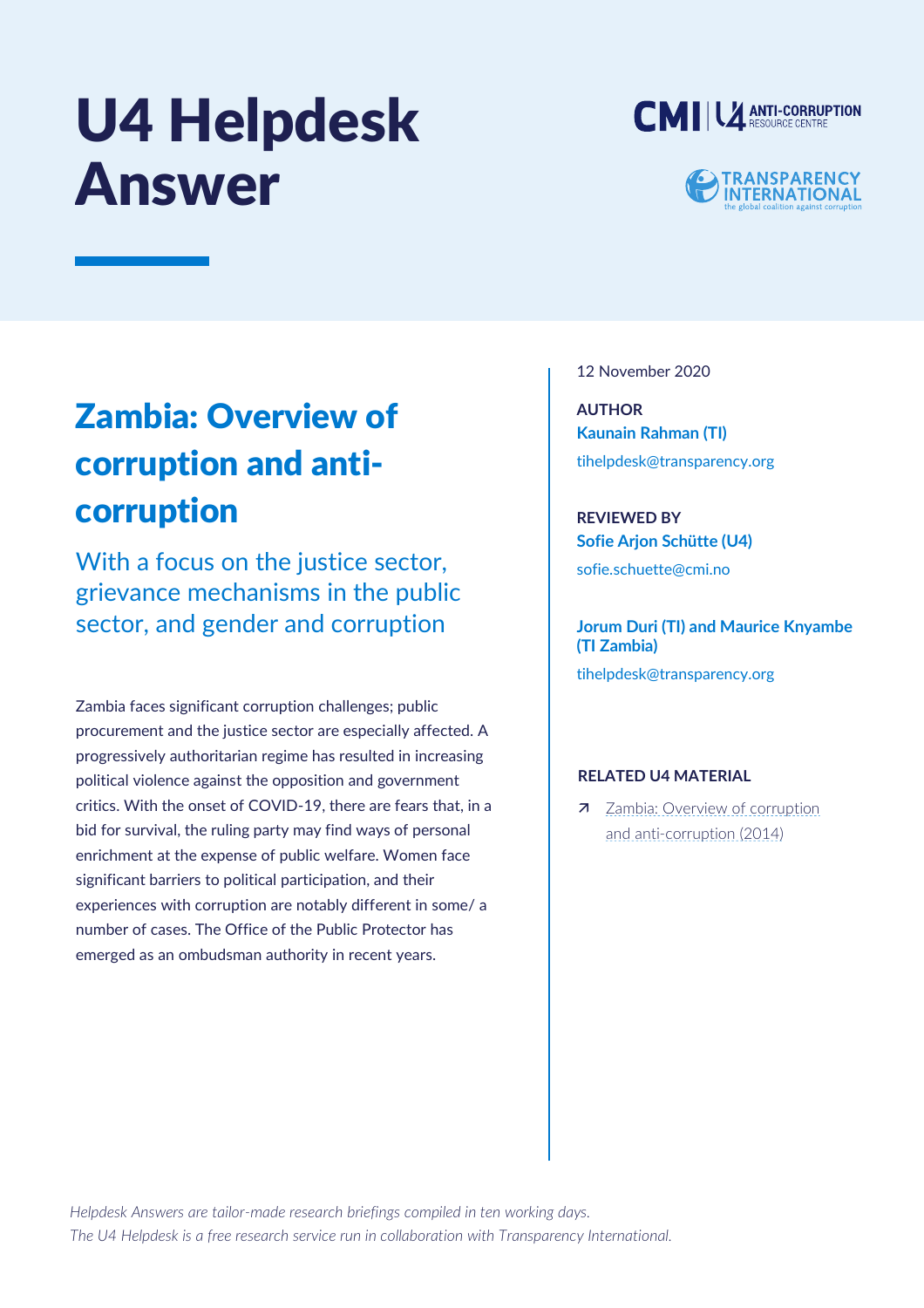### **Query**

Can you please provide us with an update of the 2014 corruption analysis for Zambia? If possible, on the justice sector, on existing complaints and grievance mechanisms in the public sector and how effective they are, as well as the connection between gender and corruption (in the Zambian context).

### **Contents**

- 1. Background
- 2. Extent of corruption
- 3. Forms of corruption
- 4. Sectors affected by corruption
- 5. Legal and institutional anti-corruption framework
- 6. Focus areas
- 7. Other stakeholders
- 8. References

### **Background**

Zambia, a landlocked country in Southern Africa, is a constitutional republic governed by a democratically elected president (US Department of State 2019; World Bank 2020). Despite regular multiparty elections, the legal and practical obstacles faced by opposition parties act as an impediment to fair competition (Freedom House 2020). For example, the Human Rights Report (2019), by the US Department of State, , notes on the 2016 elections that while ultimately the results were a reflection of the votes which had been cast "media coverage, police actions, and legal restrictions heavily favoured the ruling party and prevented the election from being genuinely fair".

#### **MAIN POINTS**

- Corruption remains a problem in the Zambian context, with government officials frequently engaging in corrupt acts with impunity.
- Political corruption and undue influence stand out as major forms of corruption.
- The judiciary is influenced by the executive, and its reputation is marred by allegations of corruption.
- Applying a gender dimension to experiences of bribery show that, while women are less frequently asked than men to pay bribes, they are more likely to raise their voices against it. Women are also more affected than men when it comes to the growing phenomenon of "sextortion" where sex is used as an informal currency in exchange for favours and economic opportunities.
- The Office of the Public Protector acts as a centralised grievance mechanism for all citizens.

Moreover, political violence coupled with legal restrictions to freedom of expression, including the banning of peaceful demonstrations and meetings,

#### U4 Anti-Corruption Helpdesk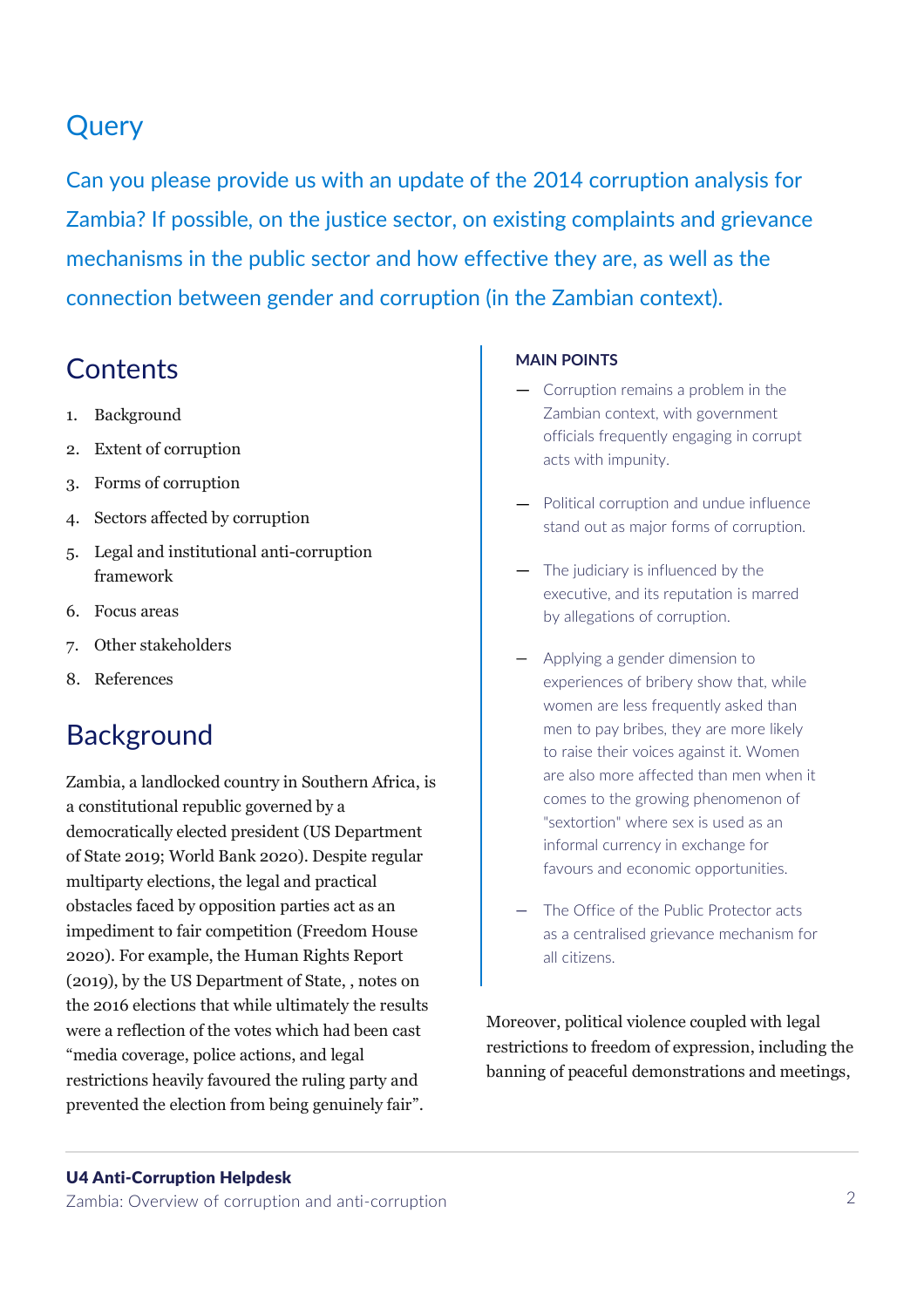remain as problems in the country (US Department of State 2019; Freedom House 2020).

Economically, gross domestic product (GDP) growth rate declined significantly in 2019 from 4% (2018) to 1.4% for the country (World Bank 2020). The risk of external debt distress for Zambia was raised from medium to high by a joint IMF-World Bank debt sustainability analysis in 2017 (Bertelsmann Stiftung 2020). Zambia is the first African country in 2020 to default on a portion of its debt (The Africa Report 2020).

In 2018, citing corruption concerns, the UK followed Sweden and Ireland in suspending aid programs to the country after the government admitted that US\$4.3m (£3.3m) of donor funds had gone missing from the Social Cash Transfer programme, which allocates money that is paid directly to the poorest (BBC News 2018).

Currently, the ongoing COVID-19 pandemic has exacerbated Zambia's macroeconomic vulnerabilities, pushing the kwacha down by another 30% and increasing external debt servicing costs and domestic inflationary pressures (World Bank 2020). On the domestic front, increasing COVID cases may result in the overwhelming of healthcare systems, and massive business and job losses (World Bank 2020).

Even before the pandemic, widespread corruption was a significant obstacle to economic growth (Bertelsmann Stiftung 2020). Now, preliminary findings from a survey conducted in July 2020 by the University of Gothenburg's programme on governance and local development and the Southern African Institute for Policy and Research (SAIPAR), based in Lusaka, reveal that 71% of Zambians fear that politicians will use COVID-19 to gain power or to enrich themselves (Ahsan Jansson et al. 2020).

### Extent of corruption

Zambia ranks 113 out of 180 in Transparency International's 2019 Corruption Perceptions Index (CPI) with a score of 34/100 (Transparency International 2019a). The Worldwide Governance Indicators (WGI) accord the following scores in percentile rank to the country (World Bank 2019):

#### **WGI Indicators Zambia**

| <b>Indicator</b>                                            | 2018<br>percentile<br>rank | 2019<br>percentile<br>rank |
|-------------------------------------------------------------|----------------------------|----------------------------|
| Control of<br>corruption                                    | 27.9                       | 28.4                       |
| Government<br>effectiveness                                 | 33.2                       | 27.4                       |
| Political stability<br>and absence of<br>violence/terrorism | 51.0                       | 43.8                       |
| Regulatory<br>quality                                       | 34.1                       | 31.3                       |
| Rule of law                                                 | 43.1                       | 35.1                       |
| Voice and<br>accountability                                 | 36.0                       | 36.9                       |

The 2019 TRACE Bribery Risk Matrix places Zambia in the "moderate" risk category, ranking it 107 out of 200, with a risk score of 55 (TRACE International 2019).

#### U4 Anti-Corruption Helpdesk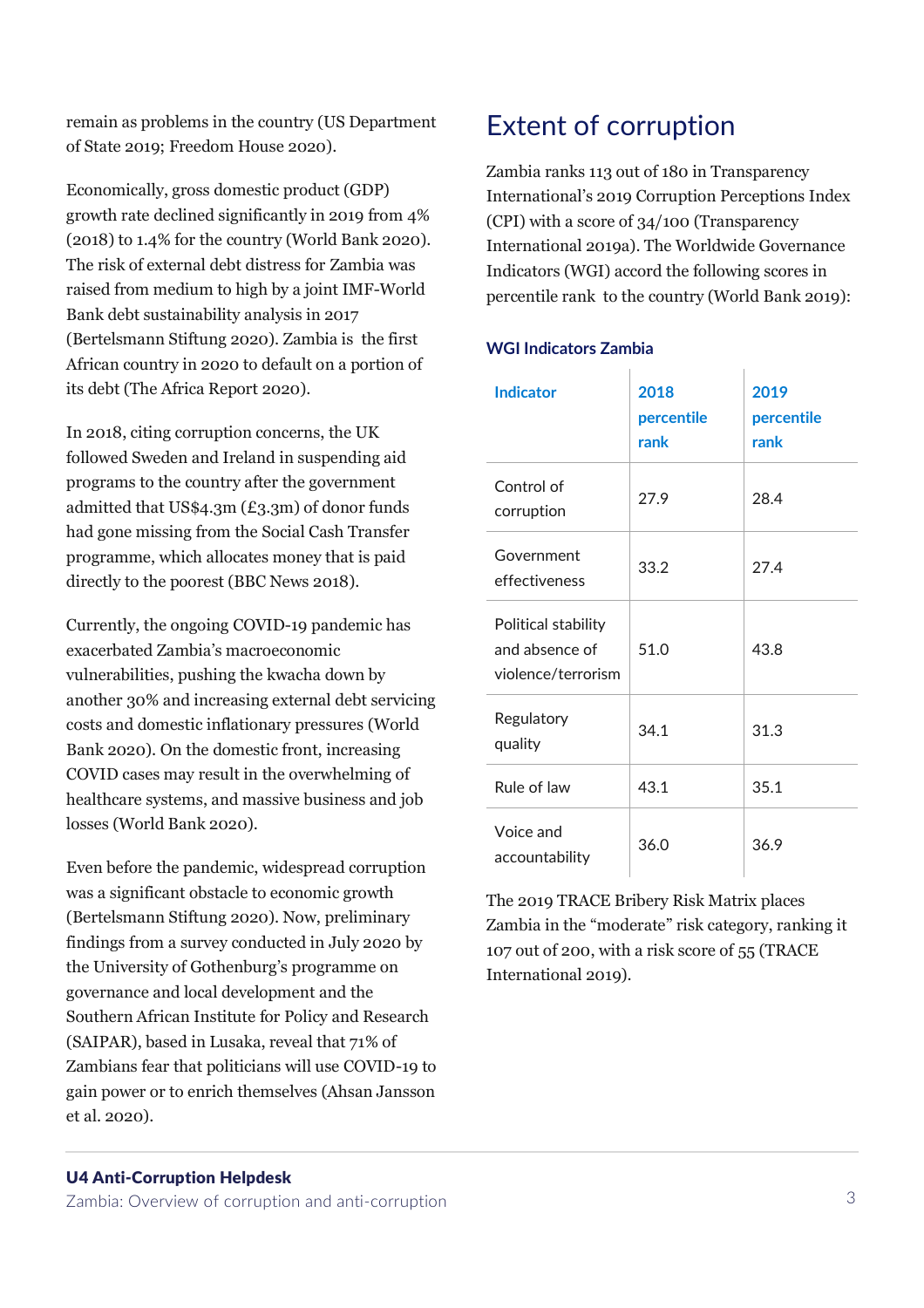Bertelsmann Stiftung's Transformation Index (BTI)<sup>1</sup> 2020 ranks Zambia 76 out of 137 countries with a score of 5.16 (on a 1-10 scale). The 2020 report also notes that the Zambian market functions under a weak institutional framework in which corruption and red tape play a major role (Bertelsmann Stiftung 2020). The Ibrahim Index of African Governance (IIAG) on the other hand awards the country an overall governance score of 56.2/100, with a rank of 18/54 among countries from Africa.

Findings from the Global Corruption Barometer Africa 2019 survey by Transparency International (2019b) are as follows:

#### **GCB highlights Zambia**

| <b>Survey question</b>                                                                   | percentage of<br>respondents |
|------------------------------------------------------------------------------------------|------------------------------|
| Think corruption increased in<br>the past 12 months                                      | 66%                          |
| Public service users who paid<br>a bribe in the previous 12<br>month                     | 18%                          |
| Think their government is<br>doing a bad job of tackling<br>corruption                   | 70%                          |
| Think that ordinary citizens<br>can make a difference in the<br>fight against corruption | 48%                          |

<sup>1</sup> It assesses the transformation toward democracy and a market economy as well as the quality of governance (Bertelsmann Stiftung 2020).

#### U4 Anti-Corruption Helpdesk

Zambia: Overview of corruption and anti-corruption 4

#### **GCB corruption by institution<sup>2</sup>**

 $\overline{1}$ 

| <b>Institution</b>            | <b>Percentage</b><br>οf<br>respondents<br>2015 | <b>Percentage</b><br>οf<br>respondents<br>2019 |
|-------------------------------|------------------------------------------------|------------------------------------------------|
| President/prime<br>minister   | 27%                                            | 32%                                            |
| Members of<br>parliament      | 34%                                            | 36%                                            |
| Government<br>officials       | 32%                                            | 37%                                            |
| Local government<br>officials | 33%                                            | 34%                                            |
| Police                        | 51%                                            | 54%                                            |
| Judges and<br>magistrates     | 30%                                            | 28%                                            |
| Religious leaders             | 16%                                            | 11%                                            |
| <b>Business</b><br>executives | 32%                                            | 31%                                            |
| <b>Traditional leaders</b>    | 21%                                            | 16%                                            |
| <b>NGOs</b>                   |                                                | 13%                                            |

An Afrobarometer survey report from 2018 had the following results (Isbell 2018):

- 66% say levels of corruption have increased over the past year, up from 55% in 2014.

<sup>2</sup> Percentage who think that most or all people in these institutions are corrupt.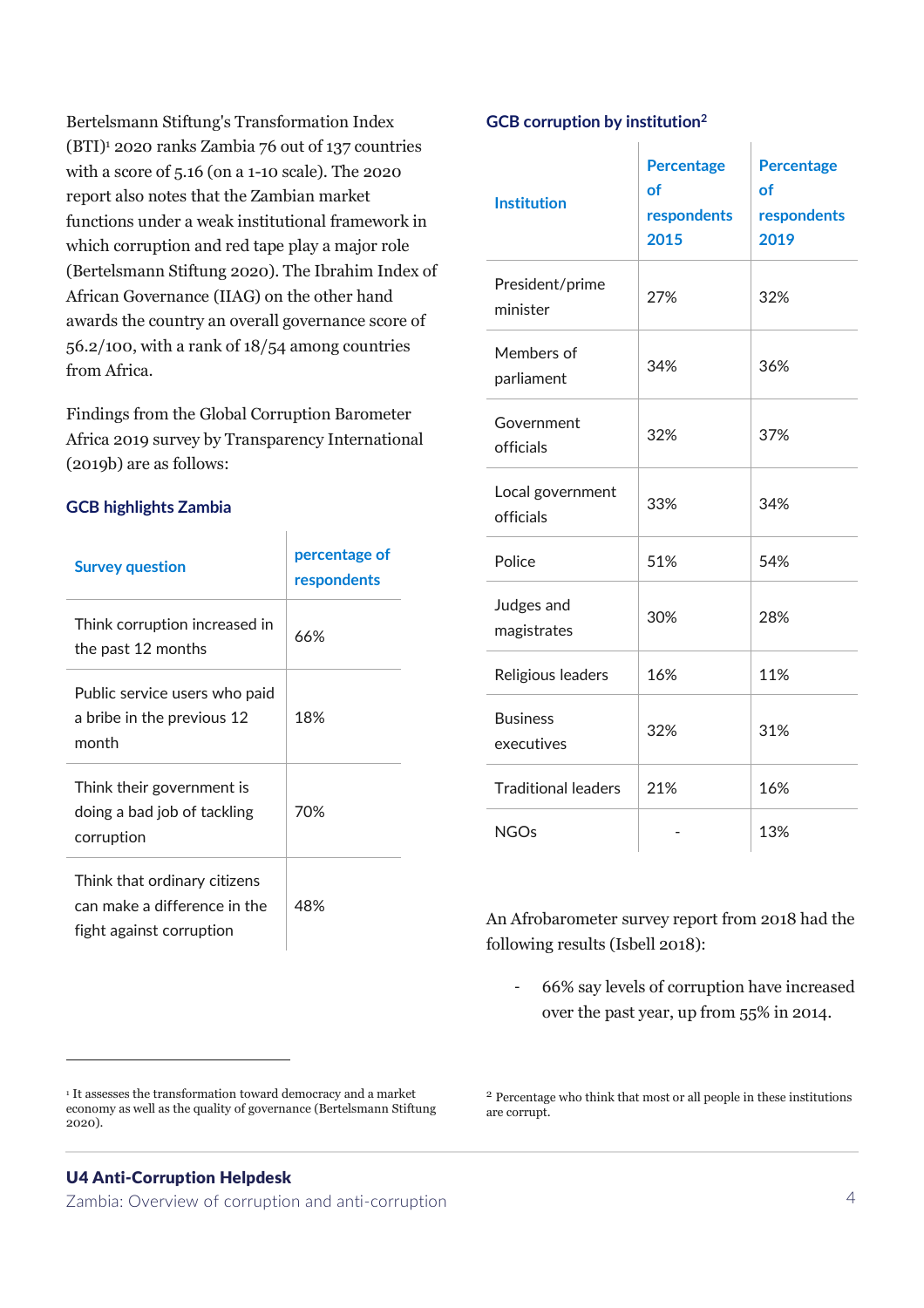- 70% say that the government is handling the fight against corruption "fairly badly" or "very badly", an increase from 42% in 2013.
- 54% of respondents believed that "most" or "all" police officials are corrupt, and more than one in four respondents who had contact with the police in the previous year said that they had paid a bribe to "avoid problems or obtain assistance".
- The percentage of respondents finding government officials corrupt were 37% for members of parliament (MPs), 34% for local government councillors, and 32% for officials in the presidency.
- 84% of respondents said it was "somewhat likely" or "very likely" that rich people could use bribery or personal connections to avoid paying taxes. The percentage of respondents believing that rich people could avoid going to court or registering land that was not theirs through corrupt means was 88%.
- 49% of respondents thought that ordinary people could make a difference in the fight against corruption. However, 68% felt that they would risk retaliation if they reported corruption to the authorities.

### Forms of corruption

#### Political corruption

Abuse of power in the form of cases of politically motivated detentions remains common, especially with regards to the opposition and civil society actors who criticise the government (US Department of State 2019). Accusations of the use of undemocratic tactics, including vote buying and political pressure on public employees to secure

#### U4 Anti-Corruption Helpdesk

Zambia: Overview of corruption and anti-corruption 5

election victories, have also been levied against those in power (Freedom House 2020).

In 2016, an opposition leader, Erick Chanda, was arrested and charged with defamation for alleging that President Edgar Lungu used public funds on a holiday. Critics opined that these were intimidation tactics being deployed by the ruling party (Reuters 2016). In 2019, Sean Tembo from the opposition group Patriots for Economic Progress, was arrested for allegedly defaming the president on social media. Similarly, a citizen from Luanshya was arrested for the remarks he made on a local radio station about the president (Freedom House 2020). Another opposition leader, Chishimba Kambwili, was arrested in 2019 on charges of defaming President Lungu by implying that "the head of the state was a dog" (Al Jazeera 2019).

Three opposition party supporters were killed in 2019 without any consequences for the perpetrators (Freedom House 2020). In the face of the COVID-19 pandemic, observers allege that the ruling party, the Patriotic Front (PF), is "increasingly focused on political survival rather than addressing the economic and health crises" (ESID 2020). It has been suggested by experts that such a progressively authoritarian regime may go on to further erode public trust in governance and exacerbate levels of corruption (ESID 2020).

Earlier this year, the country's Minister of Health, Dr Chitalu Chilufya, was charged with four counts of corruption on account of allegedly purchasing business shares and property with suspected proceeds of crime (Africa News 2017). A local news outlet, the Zambian Watchdog, reports that Chilufya is suspected to have stolen about US\$2.5 million from the ministry (Gagné-Acoulon 2020). Chilufya is still serving as minister and has not been removed from office despite demands from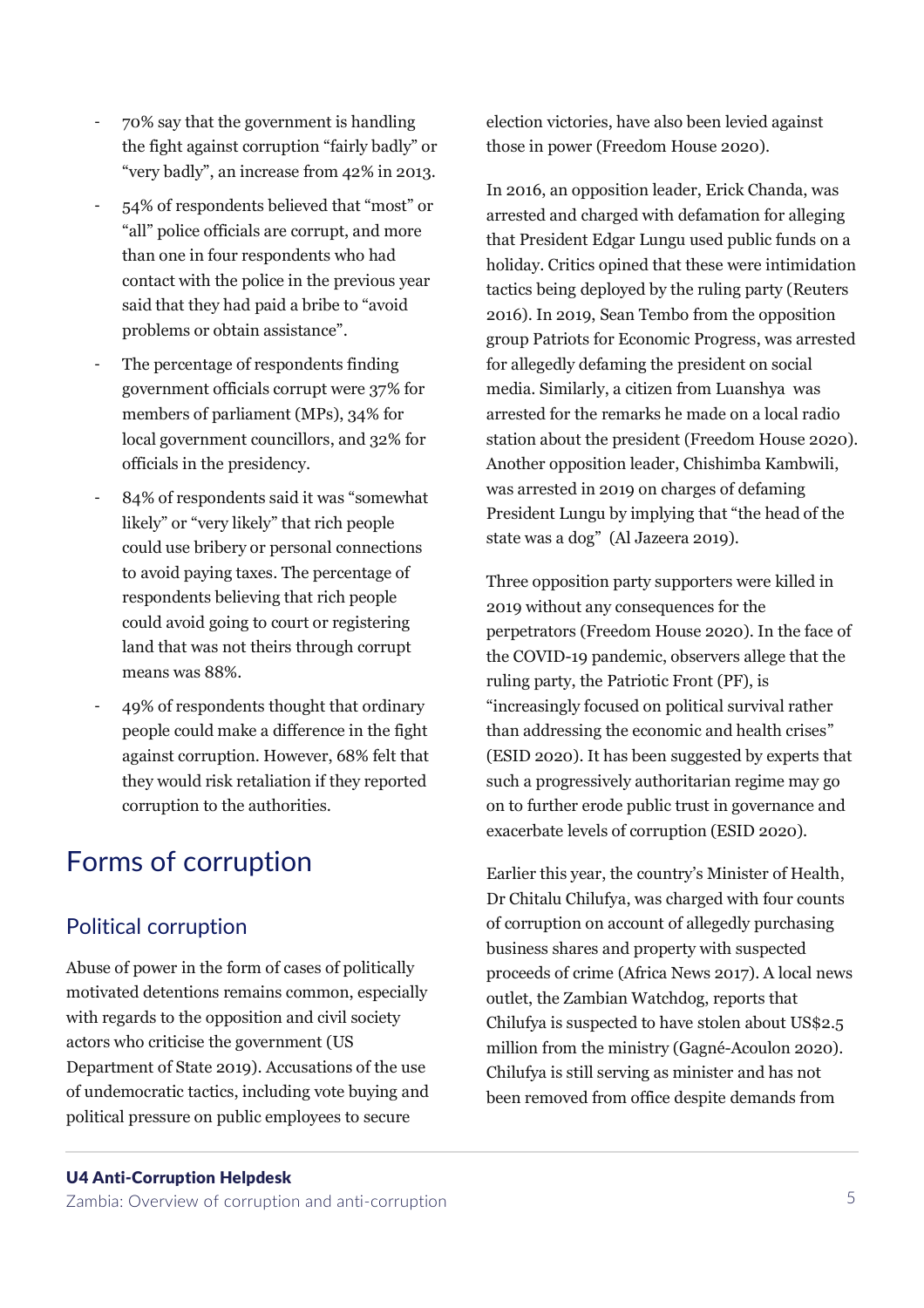the opposition. With respect to this case, the president said that Chilufya could keep working until otherwise found guilty (Africa News 2020).

The case against former minister of community development and social services, Emerine Kabanshi, who was discharged on grounds of the alleged misuse of donor funds meant for social cash transfer programmes is ongoing<sup>3</sup> (US Department of State 2019).

Former chapter president of Transparency International Zambia, Rueben Lifuka, opines that the absence of laws to regulate political party funding and election campaign financing lead to excessive money and influence in politics, acting as a significant restraint to anti-corruption efforts in the country (Malunga 2020).

#### Petty and bureaucratic corruption

A report by GAN Integrity (2020) states that there is a "moderate to high risk of corruption in Zambia's public services sector". Bribery, including facilitation payments, are a common feature when applying for public utilities, obtaining licences and conducting business (GAN Integrity 2020). Eighteen per cent of respondents in Transparency International's 2019 GCB survey admitted to paying a bribe in the previous year (Transparency International 2019b).

The bureaucracy is also considered overstaffed and inefficient (Bertelsmann Stiftung 2020). Lack of administrative resources, a highly centralised structure, and the replacement of an enormous proportion of senior civil servants with partisan individuals has been cited as reasons for this visible drop in effectiveness after the incumbent ruling party came to power. (Bertelsmann Stiftung 2020).

There are several cases of corruption by government officials. According to a report from the Zambian Financial Intelligence Centre, money laundering and suspicious transactions increased from 4.5 billion Zambian kwacha (US\$382 million) in 2017 to 6.1 billion Zambian kwacha (US\$520 million) in 2018 (US Department of State 2019).

### Sectors affected by corruption

#### Police

With 54% respondents of GCB 2019 thinking that most or all police officers were corrupt, the police are perceived to be the most corrupt institution in the Zambian context (Transparency International 2019b). A similar finding was echoed by the Zambia Bribe Payers Index (ZBPI) Survey Report of 2019 (Jere 2019). It is interesting to note that bribe seeking incidents were found to be highest in the traffic and other services (employment or recruitment into the police) departments, and lowest in criminal investigations and victim support services (ACC and TIZ 2019).

The ruling party is known to use the police to harass opposition parties. Zambian police have arrested opposition officials, blocked public rallies, and dispersed participants in opposition political gatherings and public protests on the instructions of the ruling elite (US Department of State 2019). High levels of corruption, coupled with impunity, have led

#### U4 Anti-Corruption Helpdesk

<sup>3</sup> It was this case that lead to donors such as UK, Sweden and Ireland withdrawing aid support to the country in 2018.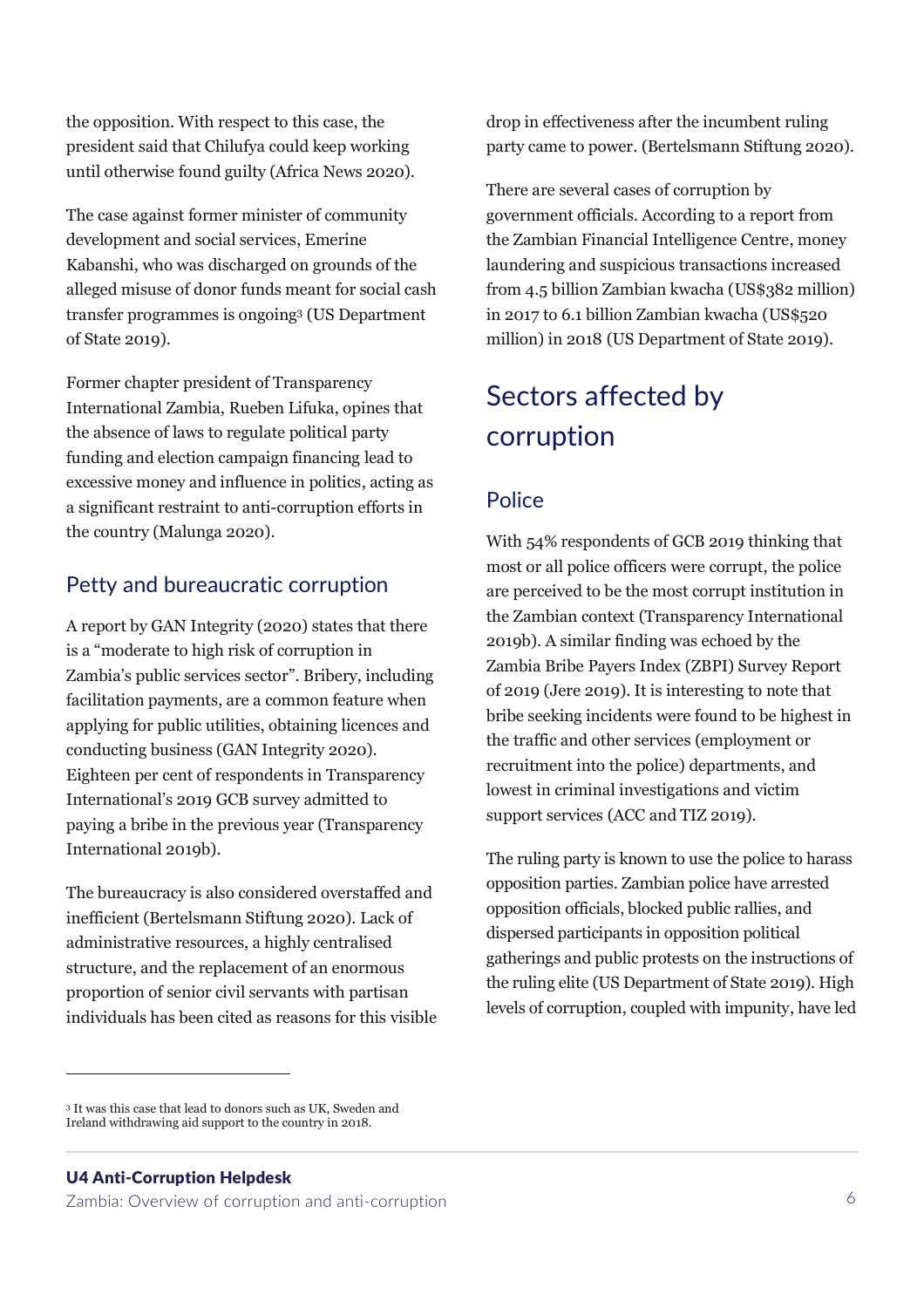to calls to disband the current traffic police (Mvula and Mwansa 2017; GAN Integrity 2020).

#### Procurement

Public procurement was deemed to be significantly vulnerable to corruption according to a trend report from 2018 by the Financial Intelligence Centre (FIC). Bid rigging, in the form of manipulating tender specifications, has led to "crowding out of legitimate businesses" (FIC 2018). Since most contracts are not executed as per the pre-defined terms, there is also a risk of corruption at the implementation stage of the procurement (FIC 2018).

Corruption is believed to have significantly inflated the costs of numerous high-profile tenders and construction projects (Bertelsmann Stiftung 2020).

The Zambia Public Procurement Agency has a centralised archive of procurement documents, such as full contracts, proposals, execution reports and financial audits. However, this repository of information is not publicly available. While requests to access procurement related documents may technically be submitted, the absence of freedom of information laws does not guarantee that such requests would be answered (Global Integrity 2019).

Shell companies, gate keepers such as law and audit firms, domestic financial institutions and nominees are often involved in procurement corruption in the Zambian context (FIC 2018). Lastly, ineffective controls in public institutions was cited as major factor to exacerbating graft in the public tendering process (FIC 2018).

### Legal and institutional framework

#### International conventions

Zambia has ratified the following international conventions (Chêne 2014):

- United Nations Convention against Corruption (2007)
- Africa Union Convention on Combating and Preventing Corruption (2007)
- United Nations Convention against Transnational Organised Crime (2005)

The country is also a party to the OECD Convention on Combating Bribery of Foreign Public Officials in International Business Transactions (GAN Integrity 2020).

#### Domestic legal framework

The primary anti-corruption legislative tool is the [Anti-Corruption Act \(2012\).](http://www.parliament.gov.zm/sites/default/files/documents/acts/Anti%20Corruption%20Act%2C%202012.PDF) A few features of the act are as follows:

- Criminalises attempted corruption, active and passive bribery, extortion, facilitation payments, bribing a foreign official, abuse of office, and money laundering (Chibesakunda 2019; GAN Integrity 2020). Other corruption offences include the possession of unexplained property and concealment of property (Chibesakunda 2019).
- Penalties for corruption offences include fines, forfeiture of any benefit gained from the corruption offence, including money, and a prison term of up to fourteen years (GAN Integrity 2020).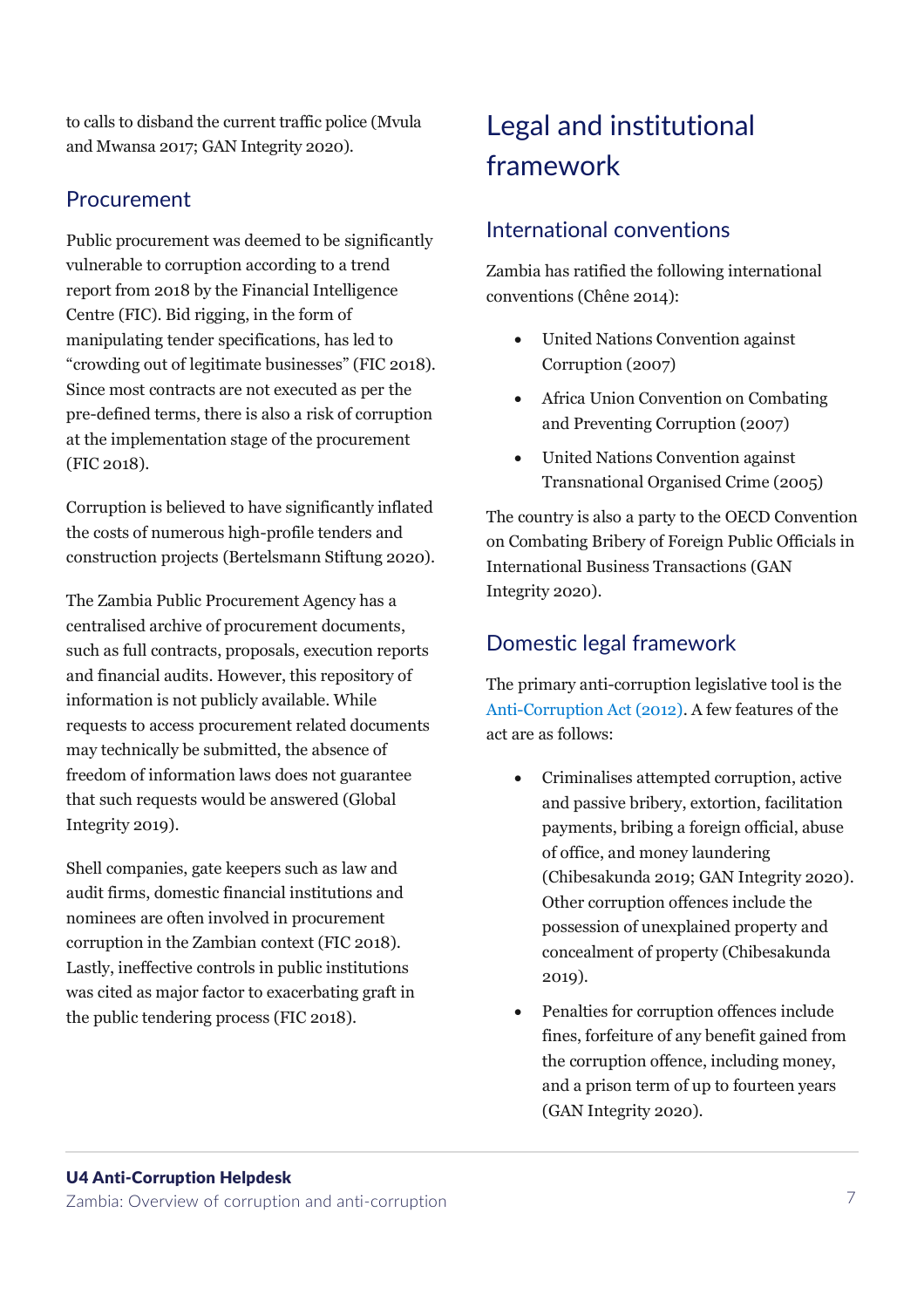- Public as well as private sector bribery is criminalised. With respect to liability, all private and public bodies are within the ambit of the law, covering public officials, private individuals and, by implication, legal entities. Moreover, agents are also included in the scope of persons who are liable for bribery (Chibesakunda 2019).
- It also sets the Anti-Corruption Commission (ACC) as the regulatory body enforcing the act.

Despite such anti-corruption provisions, the law is not enforced consistently and officials often engage in corrupt activities with impunity (US Department of State 2019). Transparency International Zambia (TIZ) estimates that the average conviction rate for prosecution of corruption was between 10% to 20%. The incumbent government is also known to use anti-corruption law to target political rivals and those who do not toe party lines (US Department of State 2019).

The Public Procurement Act (2008) sets open and competitive bidding as a preferred procurement method with direct or limited bidding under certain conditions being specified by law (Chêne 2014). However, the FIC (2018) notes that the act needs to be revised to prohibit shell companies from participating in public tenders.

Anti-money laundering and combating the financing of terrorism (AML/CFT) provisions of the country are contained in the following laws (FIC 2020a):

- Prohibition and Prevention of Money Laundering Act No 14 of 2001, amended Act No. 44 of 2010
- Anti-Terrorism Act No 21 of 2007 (Criminalises financing of terrorism (section 20)
- Forfeiture of Proceeds of Crime Act No 19 of 2010 (provides civil and criminal forfeiture and seizure of proceeds of crimes)
- Financial Intelligence Centre Act No 46 of 2010 (establishes the Financial Intelligence Centre, provides for duties of supervisory authorities and reporting entities)
- The Public Interest Disclosure (Protection of Whistleblowers) Act No. 4 of 2010 (provides for disclosure of conduct inimical to public interest)
- Mutual Legal Assistance in Criminal Matters Act 1993
- Plea Negotiations and Agreements Act, No. 20 of 2010
- Anti-Corruption Act, No. 3 of 2012
- Non-Governmental Organisations Act, No. 16 of 2009;
- The Penal Code Act, Cap. 87 of the Laws of Zambia.

Provisions for whistleblower protection are contained in the Public Interest Disclosure Act (2010). While legal protection for civil servants or private sector employees reporting cases of corruption are mandated by law, in practice these whistleblowers are not adequately protected (GAN Integrity 2020).

The country lacks freedom of information laws as well as provisions for financial disclosure of public officials or political parties (GAN Integrity 2020). Spokespersons from NGOs such as the Media Institute of Southern Africa (MISA) consider the passage of the Access to Information Bill crucial to fight corruption in Zambia (Malunga 2020).

#### U4 Anti-Corruption Helpdesk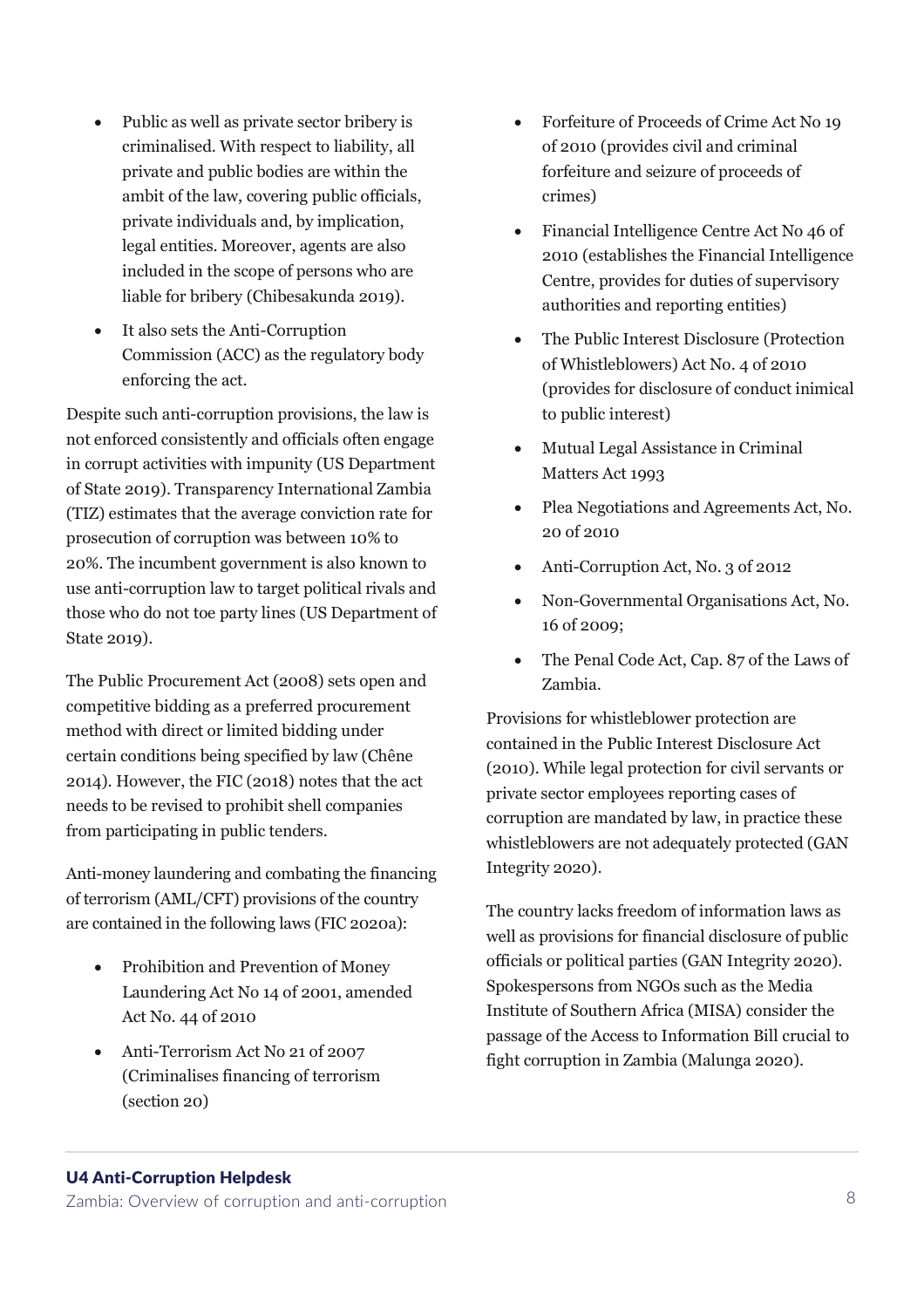A controversial Constitutional Amendment Bill Number 10 was being pushed by the PF. If passed, this bill would threaten the separation of powers between parliament, the judiciary and the executive (ESID 2020). However, it collapsed in October 2020 after garnering 105 parliamentary votes, six shy of the 111 threshold it required to be passed into law (The East African 2020).

#### Institutional framework

According to an evaluation conducted by the Southern African Institute for Policy and Research (SAIPR) in 2014, "institutions created under the Zambian legislation lack an adequate level of structural and operational autonomy, secured through institutional and legal mechanisms, to prevent undue political interference". Moreover, low levels of prosecution, lack of adequate resources, and general perceived "timidity" of anticorruption authorities are cited as major points of concern (Ndulo 2014).

#### **Anti-Corruption Commission (ACC)**

Mandated under the Anti-Corruption Act No. 3 of 2012 to lead measures to counter corruption in Zambia, the broad functional areas of the ACC are as follows (ACC 2020):

- investigating and prosecuting cases of suspected corruption
- raising public awareness to the impacts of corruption and raising public support in measures to counter corruption
- putting in place mechanisms for preventing corruption in the country

Its five member board is appointed by the president (ACC 2020). The authority and autonomy of the institution has been undermined in the past. For

example, former Minister of Justice, Wynter Kabimba, ignored a demand by the commission to appear at an investigation into alleged corruption and ridiculed the institution instead (US Department of State 2019).

The ACC has been used to wage factional battles within the ruling party as well as the state. In 2017, the director general of the ACC was compelled to resign due to the leaking of a letter that she wrote to President Lungu regarding a bribe allegedly accepted by a close aide to the president (US Department of State 2019). Under new management of the ACC, a suspicious tender for 42 fire engines was cleared, which raised further questions vis-à-vis the institution's efficacy (US Department of State 2019).

#### **Financial Intelligence Centre (FIC)**

Acting as the financial intelligence unit of the Government of the Republic of Zambia, the FIC is mandated to receive, request, analyse and disseminate disclosure of information concerning suspected money laundering, terrorist financing and assist relevant authorities in the investigation and prosecution of AML/CFT (FIC 2020b).

The fundamental weakness of the FIC lies in excessive involvement of the president in the appointment of the people appointed to run it, as well as matters that might affect the efficiency and independence of the centre (Ndulo 2014).

#### **The Commission for Investigations**

The main functions of the commission are to deal with complaints of abuse of power, such as arbitrary decisions, omissions, improper uses of discretionary powers, decisions made with bad or malicious motives or those influenced by irrelevant considerations, unnecessary or unexplained delays,

#### U4 Anti-Corruption Helpdesk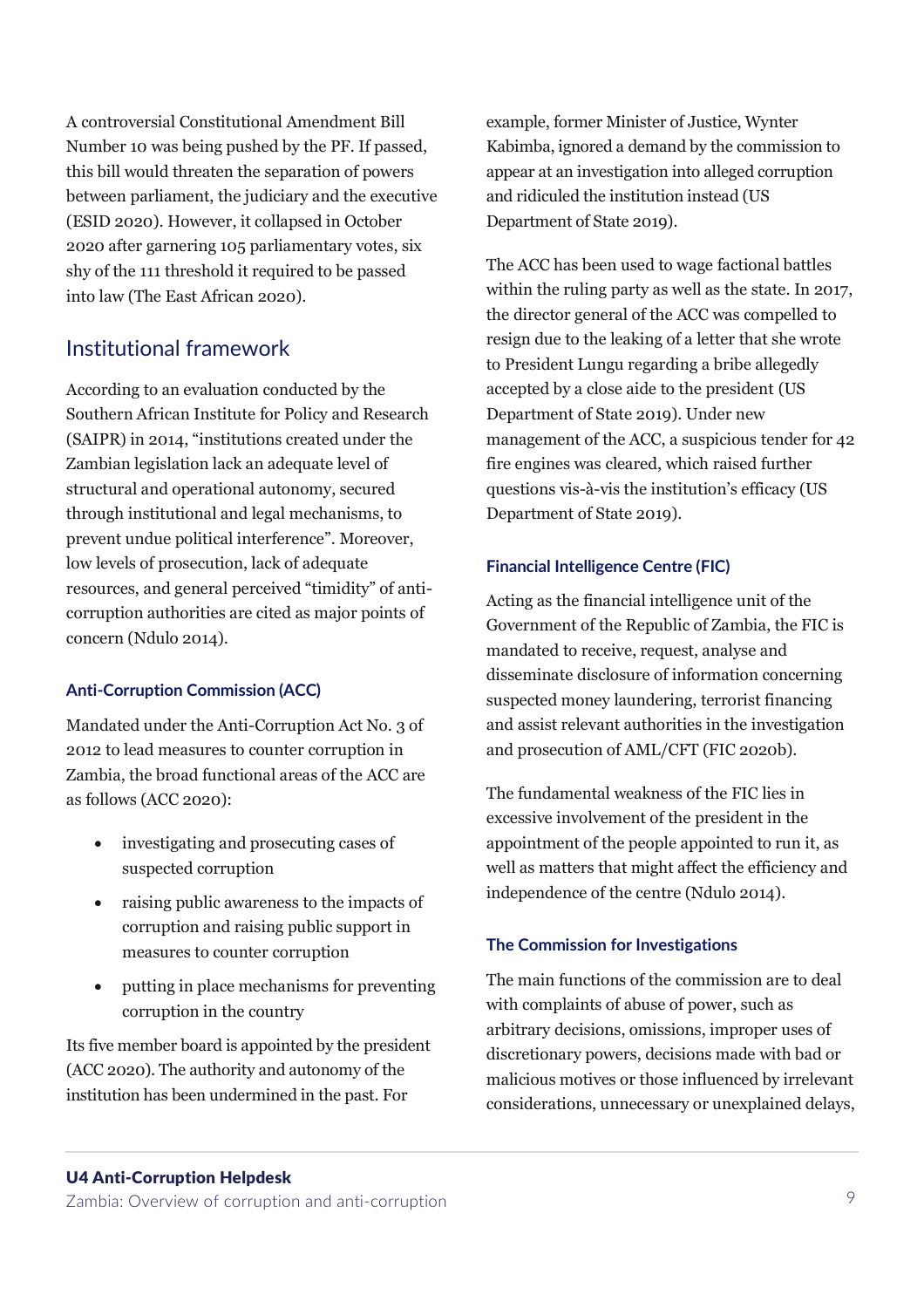obvious wrong decisions, misapplication and misinterpretation of laws (EISA 2009). It then passes on relevant complaints to the ACC which decides whether or not to investigate (Chêne 2014). Recently, the Office of the Public Protector has come into focus as a grievance mechanism for the Zambian population (read more in the following sections).

#### **The National Prosecution Authority**

Established by the National Prosecution Authority Act No. 34 of 2010.The Authority is in charge of prosecuting people charged with criminal offences. A few of its functions include (NPA 2017):

- appointing state advocates and prosecutors and promote appropriate standards of practice by state advocates and prosecutors in criminal prosecution;
- processing all dockets, and prosecuting criminal cases and appeals in courts of law;
- implementing an effective prosecution mechanism to maintain the rule of law and contribute to fair and equitable criminal justice and the effective prosecution of citizens against crime.
- cooperating with the police, the courts, and other government agencies or institutions to ensure the fairness and effectiveness of prosecutions.

It has a few specialised units, that among their other tasks, also deal with corruption cases (NPA 2017):

• Asset Forfeiture Unit (AFU) targets the proceeds of certain economic crimes in particular cases such as fraud, scams, corruption, and money laundering.

• The Taxation and Financial Crimes Unit (TFCU) is in charge of prosecutions with regard to white-collar and other general commercial crimes, as well as corruption. Prosecutors in the TFCU also advise on cases investigated by the Anti- Corruption Commission (ACC) for suitability for prosecution.

### Focus areas

#### Corruption in the justice sector

Despite many attempts by international donors to strengthen its position, the Zambian judiciary is often manipulated by the executive (Bertelsmann Stiftung 2020). The main reason for this is that judicial appointments are within the ambit of the president's powers. Even the constitutional court, founded in 2016, had six judges appointed by President Lungu who all failed to meet the defined eligibility requirements for their positions, and "some of whom were known to be close to the president" (Bertelsmann Stiftung 2020). Moreover, the Ministry of Justice is also known to exercise judicial control via supervising the judiciary's budget (Freedom House 2020).

In 2017, three opposition political parties probed the constitutional court to assess whether President Lungu could run for a third term. The president allegedly threatened constitutional court judges by remarking that "There are people outside Africa and some of them within Africa who want to bring confusion in Africa…They have picked on South Africa, Zambia and Kenya for a regime change...Don't try to become a copycat and think that you will be a hero, you will plunge this country into chaos" (Bertelsmann Stiftung 2020).

#### U4 Anti-Corruption Helpdesk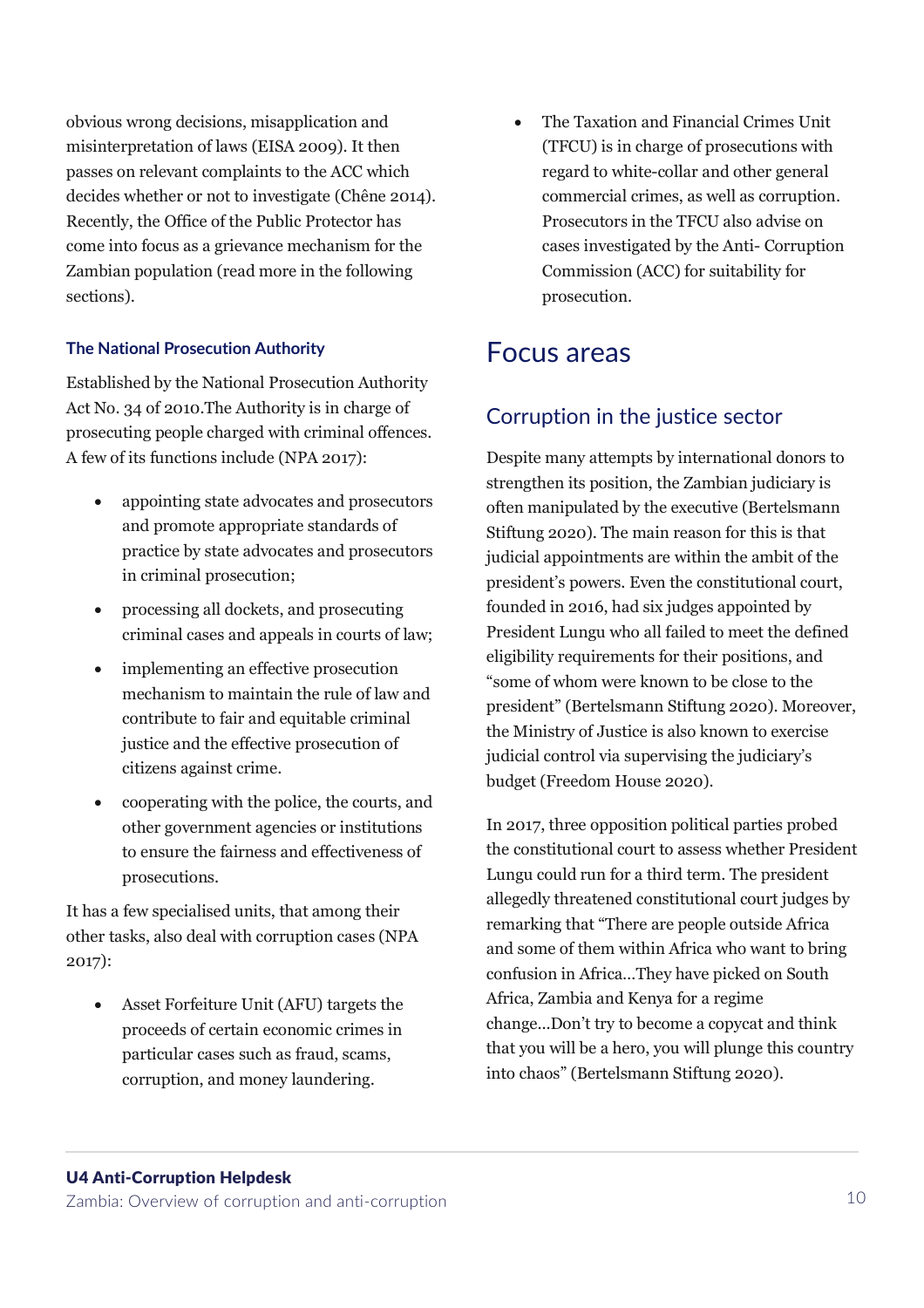The court then went on to rule that Lungu could run for another term in 2021 due to contradictions in constitutional clauses with respect to definition of term of office (Bertelsmann Stiftung 2020). The justification provided was that Lungu's first term, which lasted one year and six months, was one where he was only completing Michael Sata's presidency after his passing (Freedom House 2020).

Executive influence is not the only factor marring the reputation of the judiciary; corruption amongst the judicial community (including court personnel and lawyers) is also perceived to be problematic (Global Integrity 2020). According to GCB 2019, 28% of respondents thought most or all judges and magistrates were corrupt (Transparency International 2019b). Attempts at judicial reform have been unsuccessful over the years (GAN Integrity 2020).

An anti-corruption campaigner, Gregory Chifire was sentenced to six years of imprisonment after being convicted of contempt of court over remarks about Chief Justice Ireen Mambilima and the judiciary being corrupt (Lusaka Times 2018). Chifire made the comments in a blogpost after higher courts overturned the ruling against Savenda, a credit bureau's blacklisting by Stanbic Bank, granting the former US\$20 million in damages (Frontline Defenders 2018).

Lastly, a lack of resources has a detrimental impact on the efficiency of the institution to process cases in a timely manner leading to lengthy delays and backlogs (Bertelsmann Stiftung 2020). Such a context sets the stage for bribes and irregular payments being commonplace in return for favourable judicial decisions (GAN Integrity 2020).

### Grievance mechanisms in the public sector

The Office of the Public Protector of Zambia (OPPZ) has been mandated to act as the ombudsperson within the country. With the intention to deter misconduct in public institutions, the OPPZ is set up to receive complaints from "any member of the public who feels that he/she has been unfairly treated by a public body or official" (OPPZ 2016).

The procedure for filing a complaint entails the complainant writing a letter listing their grievances to the registrar at the OPPZ. After being allocated a file number, the complaint is assessed, and if any substance to the allegation is found, an investigation is commenced. The complainant is informed either way – whether the complaint was accepted or rejected (OPPZ 2016).

The clauses for who may not file a complaint are as follows (OPPZ 2016):

- individuals complaining against a private entity
- anybody who has had redress from the courts
- anyone whose complaint is over one year from the date of occurrence of a grievance. However, in such cases the OPPZ may use discretion to admit a complaint.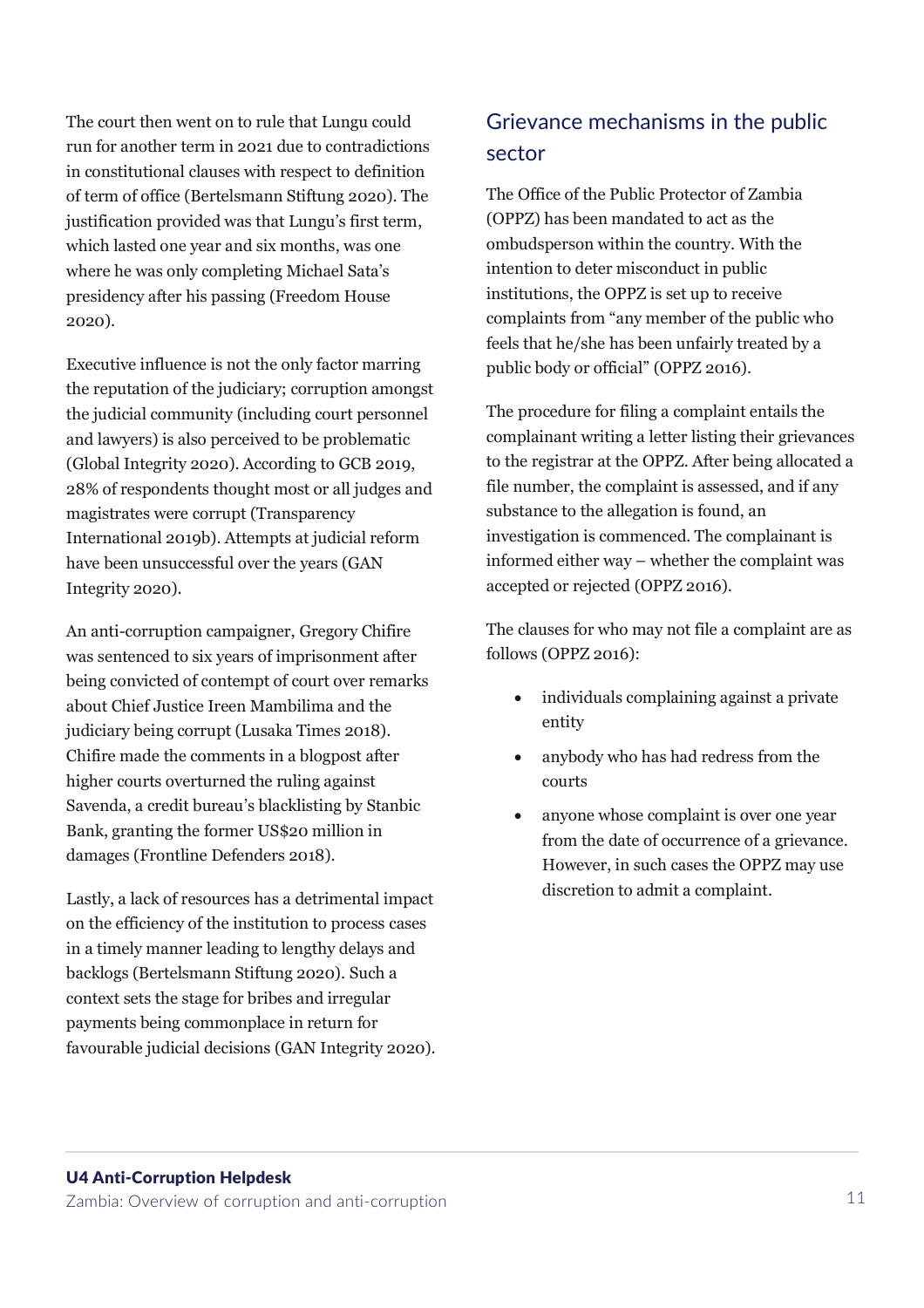Complaints may be submitted in person, via email and through an online portal. <sup>4</sup> Complaint forms are available [online](http://www.oppz.gov.zm/complaint.php) on the OPPZ website (OPPZ 2016).

To ensure the independence of the office, in 2015, it was transformed from an executive ombudsman office to a parliamentary ombudsman office reporting to the National Assembly (Lusaka Times 2020). The incumbent head of the office, Caroline Sokoni, has urged for the government's assistance in further administrative independence to acquire public trust. She also hopes to gain traction in decentralising the institution to enhance its reach throughout the country. Recently, Sokoni urged the public to make use of the OPPZ as a grievance mechanism (Lusaka Times 2020).

Apart from the OPPZ, there are individual grievance redressal systems set up in different government departments. For example, the government piloted a grievance mechanism aimed at enhancing the management of a controversial social cash transfer scheme in 2018 (Lusaka Times 2018b). There are also grievance mechanisms for projects involving environmental impacts or rehabilitation processes; for example, the system used by th[e Ministry of National Development](https://www.google.com/url?sa=t&rct=j&q=&esrc=s&source=web&cd=&ved=2ahUKEwiYyZjpq_zsAhWE_KQKHZZTChoQFjAEegQIBhAC&url=http%3A%2F%2Fziflp.org.zm%2Fwp-content%2Fuploads%2F2018%2F12%2FFEEDBACK-AND-GRIEVANCE-REDRESS-MECHANISM.docx&usg=AOvVaw37Knmtl-nAmaf4zkxsUhI8)  [Planning](https://www.google.com/url?sa=t&rct=j&q=&esrc=s&source=web&cd=&ved=2ahUKEwiYyZjpq_zsAhWE_KQKHZZTChoQFjAEegQIBhAC&url=http%3A%2F%2Fziflp.org.zm%2Fwp-content%2Fuploads%2F2018%2F12%2FFEEDBACK-AND-GRIEVANCE-REDRESS-MECHANISM.docx&usg=AOvVaw37Knmtl-nAmaf4zkxsUhI8) for the Zambia Integrated Forest Landscape Project (2018).

#### Gender and corruption in Zambia

There are no legal mechanisms explicitly affecting women's political rights, including but not limited to, their voting rights, ability to run for office or serve as electoral monitors. However, observers

<sup>4</sup> It should be noted that at the time of drafting this answer, the complaint portal was not functioning.

#### U4 Anti-Corruption Helpdesk

Zambia: Overview of corruption and anti-corruption 12

note that "several traditional and cultural factors prevent women from participating in political life on the same basis as men". For example, according to a constitutional requirement, only high school graduates are eligible for elected offices. This often results in the disqualification of female candidates, who are often not able to complete their studies due to factors emerging from the prevalent patriarchal system (US Department of State 2019).

Women and Law in Southern Africa (WLSA) notes that the selective implementation of laws such as the Public Order Act by police not only affect political parties but also undermine women's ability to participate fully in elections and political life (US Department of State 2019). Other factors such as intimidation, and political and electoral violence, as well as a lack of resources, also thwart women's political participation (US Department of State 2019).

Advancing women's political rights and participation in the governance of public sector services may have significant anti-corruption consequences<sup>5</sup> (Hossain, Musembi and Hughes 2010):

- It increases the probability that women gain as much as men from governance reformations that focus on reducing corruption because gender will have been kept in mind while devising such policies.
- Supporting women's participation leads to more civil society actors being involved in the decision-making processes. Such a scenario is likely to improve overall

<sup>5</sup> It is also important to consider that women are not a monolith, in that, elite women that challenge existing norms may be less likely to be risk averse than the average woman. Moreover, women's risk

aversion is not the only reason why increased female representation may help decrease corruption. Women also have different political agendas than men, meaning they are more likely than men to push policies that counter corruption (Bauhr, Charron and Wängnerud  $2018$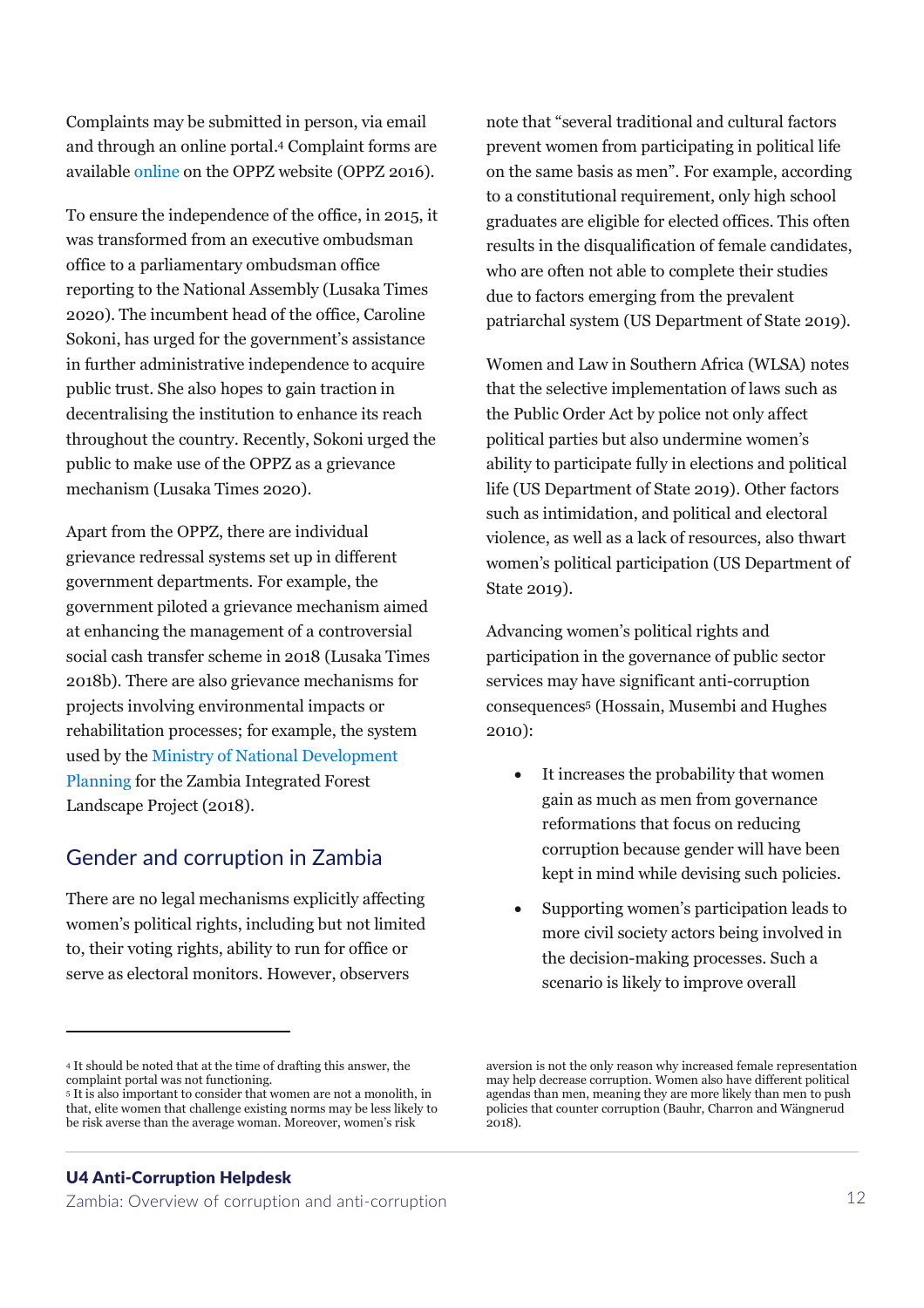transparency and accountability and have extensive corruption reducing effects.

• Traditional power structures in the political sphere are normally dominated by men. Increasing the number of women in government ought to lead to a change in such systems, which may lead to the weakening of the pre-existing patronage networks.

In terms of gender dimensions to the experience of corruption in the country context, Transparency International Zambia's 2019 Zambia Bribe Payers Index Survey Report had a few noteworthy findings (ACC and TIZ 2019):

- A bribe that was asked for by a public officer(s) after a bribe seeking incident was 64% for female and 71.1% for male respondents.
- In terms of "voicing out" on corruption, the rate was 6.2% for females and 10.2% for male respondents.
- Bribe-offer behaviour is observed to be less with female respondents (13.5%) when compared to males (20.4%.

The same bribe payers survey from 2017 found that the percentage of respondents that refused to pay a bribe when asked for one by a public officer or an individual in the private sector was 57.5% for men and 42.5% for women (ACC and TIZ 2017). Nevertheless, 83.3% of male respondents were still given a service promptly when they refused to pay the bribe, while the percentage for females receiving services for the same action was 16.7% (Transparency International Zambia 2017). Also, more female respondents (53.3%) complained to others than male respondents when asked for a bribe.

A recent report on gender and corruption by Transparency International Zambia states that women appear to engage in corruption less frequently than men but suffer the most from the consequences of corruption. From the cases of corruption analysed, it was very evident that in the majority of the cases, more men were involved as compared to women. Additionally, women were more involved in petty cases of corruption while cases of grand corruption largely involved men (TIZ 2021).

In terms of the main drivers of corruption among men and women, the study established that there were no drivers' peculiar to any sex. Poverty and limited economic opportunities were largely responsible for a person's decision to engage in corrupt activities. Other factors cited included bureaucratic procedures in accessing public services. With regards to the effects of corruption, the study found that there was a feeling among the majority of the respondents that women tended to be disproportionately affected than men. It is the women who are most affected by the growing phenomenon of "sextortion" where sex is used as an informal currency in exchange for favours and economic opportunities. Furthermore, because of their productive and reproductive roles, women tend to suffer more when amenities like health facilities, water, and sanitation are in short supply due to corruption (TIZ 2021).

### Other stakeholders

#### Media

While freedom of the press is constitutionally guaranteed, it is restricted in practice, with selfcensorship remaining common (Freedom House 2020). The government's agenda and point of view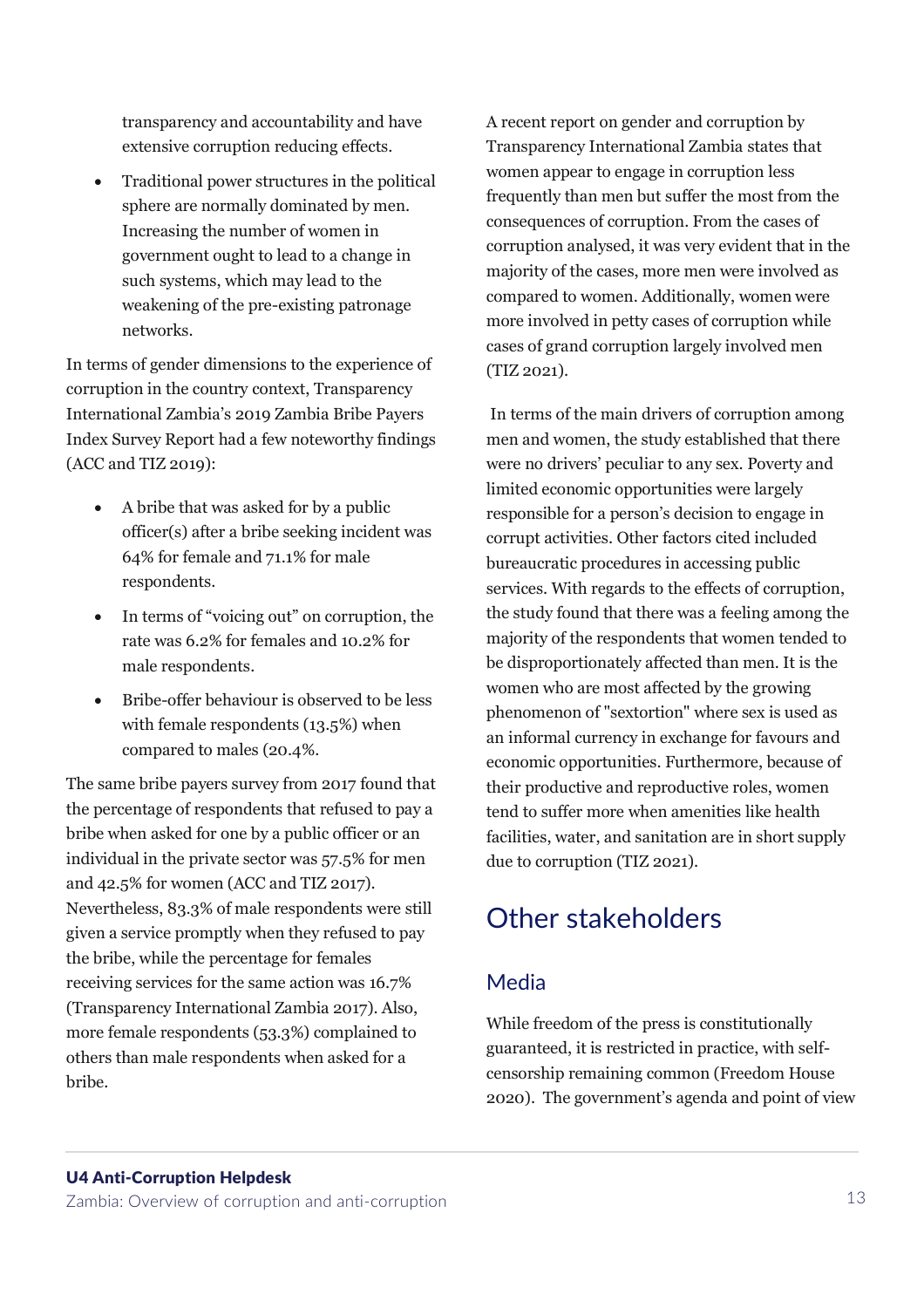are largely expressed by the public media; however, some fringe outlets do offer sharp critiques of the incumbent political forces (Freedom House 2020). Media organisations perceived to be aligned with the opposition are subject to arbitrary closure by authorities, while critical journalists risk damage to equipment, lawsuits, arrest and harassment by the government and political party supporters (Freedom House 2020).

In 2019 alone, a few attacks on the media included (Freedom House 2020):

- suspension of Prime TV's licence<sup>6</sup> for nearly a month after a PF leader accused it of bias.
- police shot and wounded a journalist covering the funeral of an opposition supporter
- Derrick Sinjela, editor in chief of Rainbow Newspaper, received a presidential pardon after serving 327 days of an 18-month prison sentence for contempt of court. Hehad published allegations of corruption in the Lusaka High Court

The government also threatens critical individuals using social media with arrest and online media with closure. The British High Commissioner to Zambia was threatened with deportation by the government via social media after he had been critical of the government using social media platforms in 2018 (Bertelsmann Stiftung 2020). In the same year, the Wall Street Journal alleged that a government cybercrime "crack" squad intercepted encrypted communications and used mobile phone data to track some opposition bloggers who had repeatedly criticised President Lungu. The claim was dismissed by senior ruling

party officials as "fake news" (US Department of State 2019).

The government also wants to tax free phone calls on social media, a facility extensively used by Zambia's journalists and bloggers (RSF 2020). Thus, it may come as no surprise that Zambia currently has a World Press Freedom Index rank of 120, which has fallen by one place from its 2019 rank of 119 (RSF 2020).

#### Civil society

Zambia's constitution has provisions for freedoms of assembly and of association; however, these rights are not respected by the government in practice (US Department of State). Demonstrations by opposition parties and civil society are known to have been broken up using force (GAN Integrity 2020). Zambia's NGO Act is said to have increased the government's influence over NGOs; registration fees and disclosure requirements have created obstacles for newcomers and have led to the dissolution of existing NGOs (GAN Integrity 2020).

A few notable civil society organisations and NGOs working in Zambia are as follows:

- Transparency International Zambia (TIZ) leads the anti-corruption fight in the country. TIZ was founded in 2000. Apart from its advocacy functions, it runs an anticorruption advocacy and legal advice centre and also conducts and publishes regular reports (TIZ 2020).
- African Parliamentarian Network Against Corruption (APNAC) Zambia is the national chapter of APNAC which seeks to

<sup>6</sup> The TV station's licence has since been permanently suspended after the government accused it of not wanting to support the

government's COVID-19 awareness campaign after refusing to provide free space on air (Barron's 2020).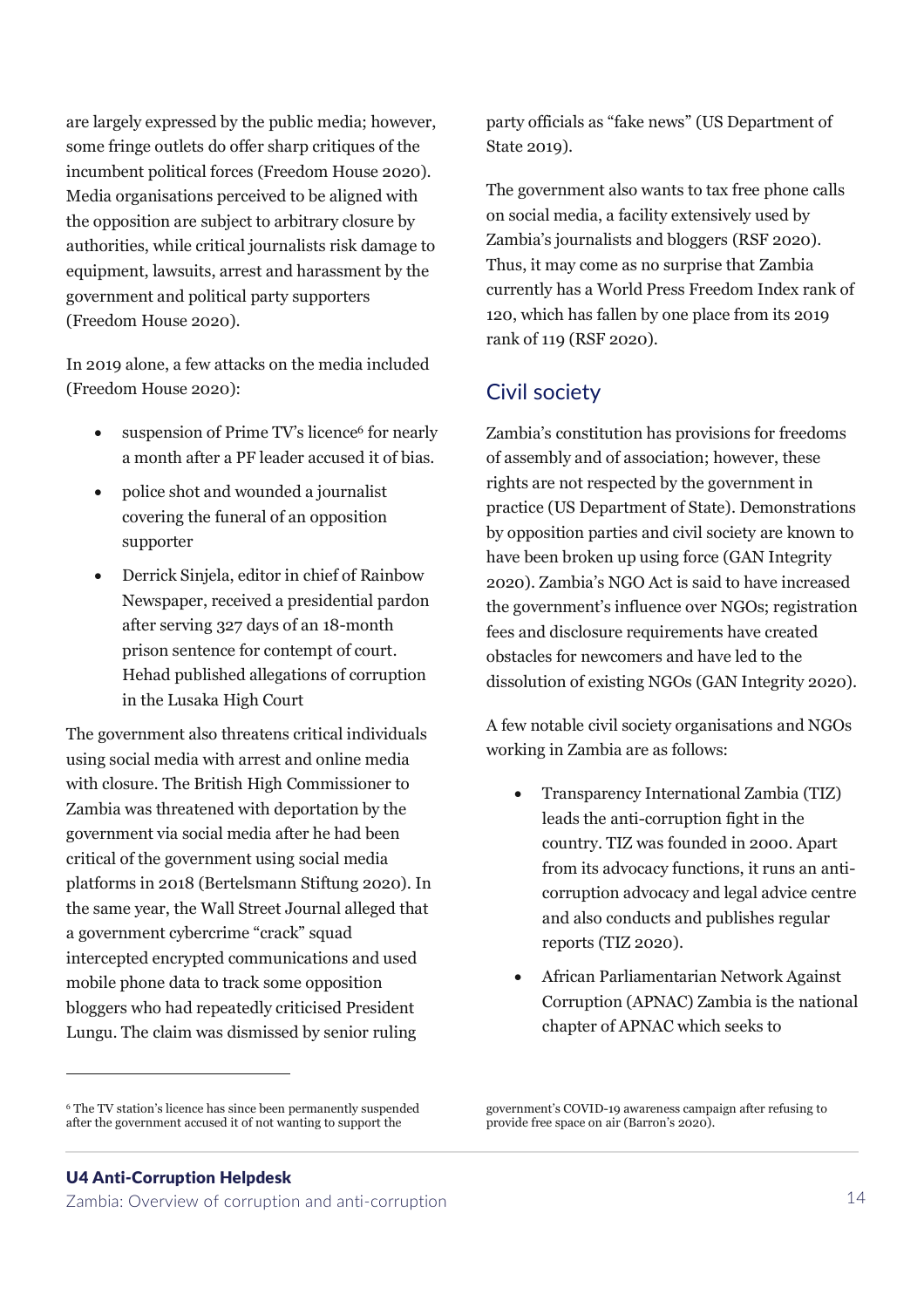strengthen the capacities of African parliamentarians to counter corruption and promote good governance (APNAC 2020).

• The Alliance for Community Action, led by civil activist Laura Miti, regularly asks questions about different aspects of public finance management and general governance, and has had several skirmishes with the police, including arrests.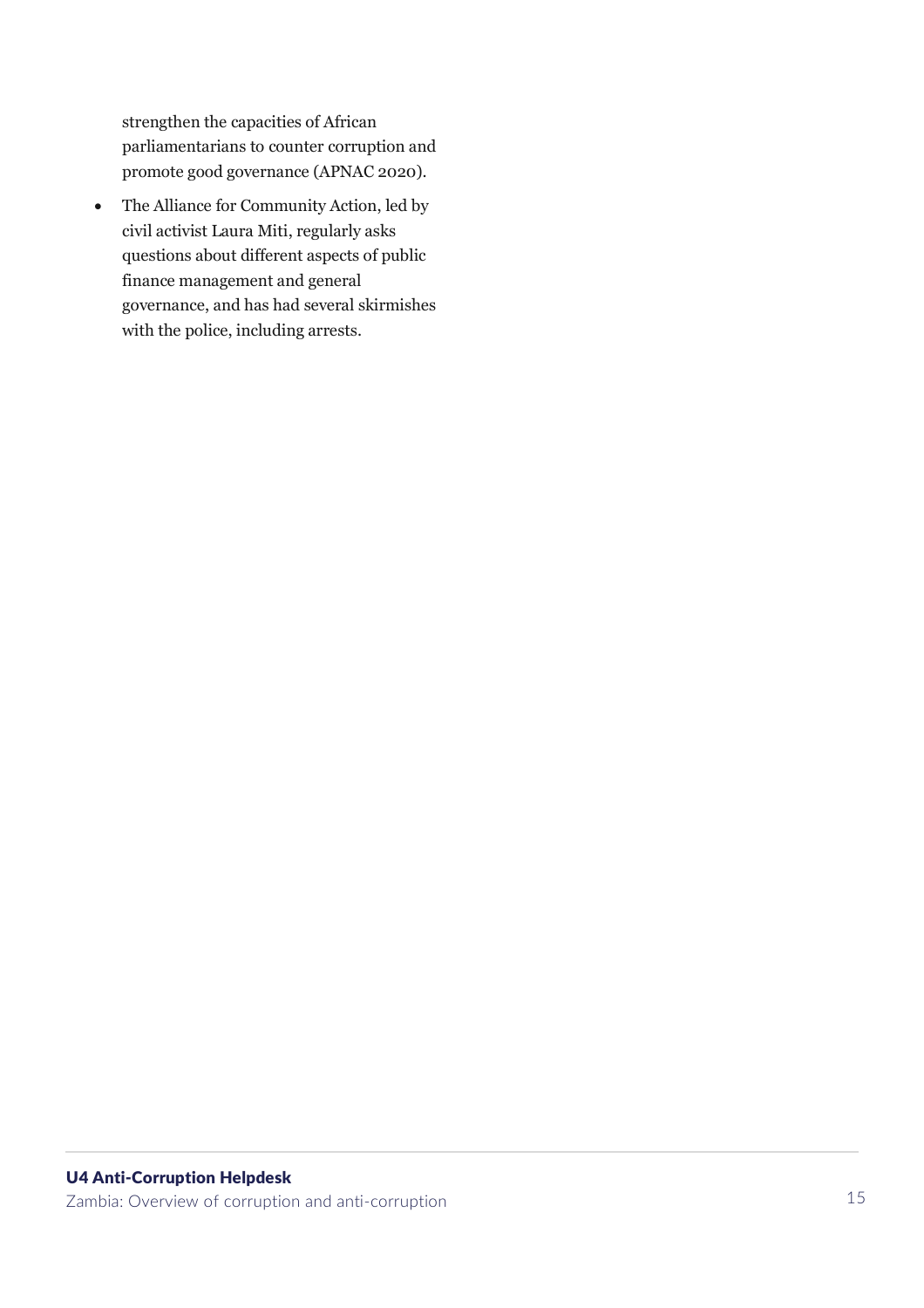### References

Africa News. 2020. [Zambian health minister denies](https://www.africanews.com/2020/07/17/zambian-health-minister-denies-corruption-charges/)  [corruption charges.](https://www.africanews.com/2020/07/17/zambian-health-minister-denies-corruption-charges/)

Ahsan Jansson, Cecilia; Metheney, Erica; Lust, Ellen; Hinfelaar, Marja; Dulani, Boniface; Ferree, Karen; Harris, Adam; Kao, Kristen. 2020[. Covid-](https://prezi.com/i/b46ibdq8clq0/trustinauthorities_zambia/)[19: Trust in authorities. The first GLD-SAIPAR](https://prezi.com/i/b46ibdq8clq0/trustinauthorities_zambia/)  [Covid-19 survey in Zambia.](https://prezi.com/i/b46ibdq8clq0/trustinauthorities_zambia/)

Al Jazeera. 2019. [Zambian opposition leader](https://www.aljazeera.com/news/2019/8/28/zambian-opposition-leader-arrested-accused-of-defaming-president)  [arrested, accused of defaming president.](https://www.aljazeera.com/news/2019/8/28/zambian-opposition-leader-arrested-accused-of-defaming-president)

Alliance for Community Action. 2020[. About us.](https://acazambia.org/us/)

Anti-Corruption Commission and Transparency International Zambia (ACC and TIZ). 2019. 2019 Zambia Bribe Payers Index Survey Report.

Anti-Corruption Commission (ACC). 2020. [About](http://www.acc.gov.zm/mandate/)  [us.](http://www.acc.gov.zm/mandate/)

Anti-corruption Commission and Transparency International Zambia. 2017. 2017 Zambia Bribe Payers Index Survey Report (ZBPI).

African Parliamentarian Network Against Corruption (APNAC). 2020. [About us.](https://apnacafrica.org/en_US/african-parliamentarians-network-against-corruption/)

Barron's. 2020. Zambia cancels [TV channel licence](https://app.grammarly.com/ddocs/985680991)  [for refusing coronavirus ads.](https://app.grammarly.com/ddocs/985680991)

Bauhr, M; Charron, N; and Wängnerud, L. 2018. [Close the political gender gap to reduce corruption.](https://www.u4.no/publications/close-the-political-gender-gap-to-reduce-corruption)  [How women's political agenda and risk aversion](https://www.u4.no/publications/close-the-political-gender-gap-to-reduce-corruption)  [restricts corrupt behaviour.](https://www.u4.no/publications/close-the-political-gender-gap-to-reduce-corruption) U4 Anti-corruption Centre.

BBC News. 2018. [Zambia aid: UK suspends](https://www.bbc.com/news/world-africa-45560404)  [funding over corruption fears.](https://www.bbc.com/news/world-africa-45560404)

Bertelsmann Stiftung. 2020[. BTI 2O2O Country](https://www.bti-project.org/content/en/downloads/reports/country_report_2020_ZMB.pdf)  [Report: Zambia.](https://www.bti-project.org/content/en/downloads/reports/country_report_2020_ZMB.pdf)

Chêne, M. 2014. Zambia: [Overview of corruption](https://www.u4.no/publications/zambia-overview-of-corruption-and-anti-corruption.pdf)  [and anti-corruption.](https://www.u4.no/publications/zambia-overview-of-corruption-and-anti-corruption.pdf) U4 Anti-corruption Resource Centre and Transparency International.

Chibesakunda, M. 2019. Zambia - [Global bribery](https://www.dlapiper.com/en/us/insights/publications/2019/09/bribery-offenses-guide/zambia/)  [offenses guide.](https://www.dlapiper.com/en/us/insights/publications/2019/09/bribery-offenses-guide/zambia/) DLA Piper.

Effective States and Inclusive Development (ESID). 2020. Z[ambia's response to COVID](http://www.effective-states.org/zambias-response-to-covid-19-part-3-rising-infections-and-falling-confidence-amidst-increased-authoritarianism/)-19 Part 3: [Rising infections and falling confidence amidst](http://www.effective-states.org/zambias-response-to-covid-19-part-3-rising-infections-and-falling-confidence-amidst-increased-authoritarianism/)  [increased authoritarianism.](http://www.effective-states.org/zambias-response-to-covid-19-part-3-rising-infections-and-falling-confidence-amidst-increased-authoritarianism/)

Electoral Institute for Sustainable Democracy in Africa (EISA). 2009[. Zambia: Commission for](https://www.eisa.org/wep/zamagency2.htm)  [Investigations.](https://www.eisa.org/wep/zamagency2.htm)

Financial Intelligence Centre (FIC). 2018. Money Laundering and Terrorist Financing: Trends Report 2018.

Financial Intelligence Centre (FIC). 2020. [AML](https://www.fic.gov.zm/aml-cft-framework)  [CFT Framework.](https://www.fic.gov.zm/aml-cft-framework)

Freedom House. 2020[. Freedom in the World](https://freedomhouse.org/country/zambia/freedom-world/2020)  [2020: Zambia.](https://freedomhouse.org/country/zambia/freedom-world/2020)

Gagné-Acoulon, S. 2020. [zambia's health minister](https://www.occrp.org/en/daily/12630-zambia-s-health-minister-arrested-for-corruption)  [arrested for corruption.](https://www.occrp.org/en/daily/12630-zambia-s-health-minister-arrested-for-corruption) Organised Crime and Corruption Reporting Project (OCCRP)

GAN Integrity. 2020[. Zambia corruption report.](https://www.ganintegrity.com/portal/country-profiles/zambia/)

Global Integrity. 2019. [Africa Integrity Indicators](https://www.globalintegrity.org/resource/africa-integrity-indicators-round-7-2019-xls/) – [Round 7 2019.](https://www.globalintegrity.org/resource/africa-integrity-indicators-round-7-2019-xls/)

Heritage Foundation. 2020[. Index of Economic](https://www.heritage.org/index/country/zambia)  [Freedom.](https://www.heritage.org/index/country/zambia)

Hossain, N; Musembi, C. N; Hughes, J. 2010. Corruption, accountability and gender: understanding the connections. United Nations

#### U4 Anti-Corruption Helpdesk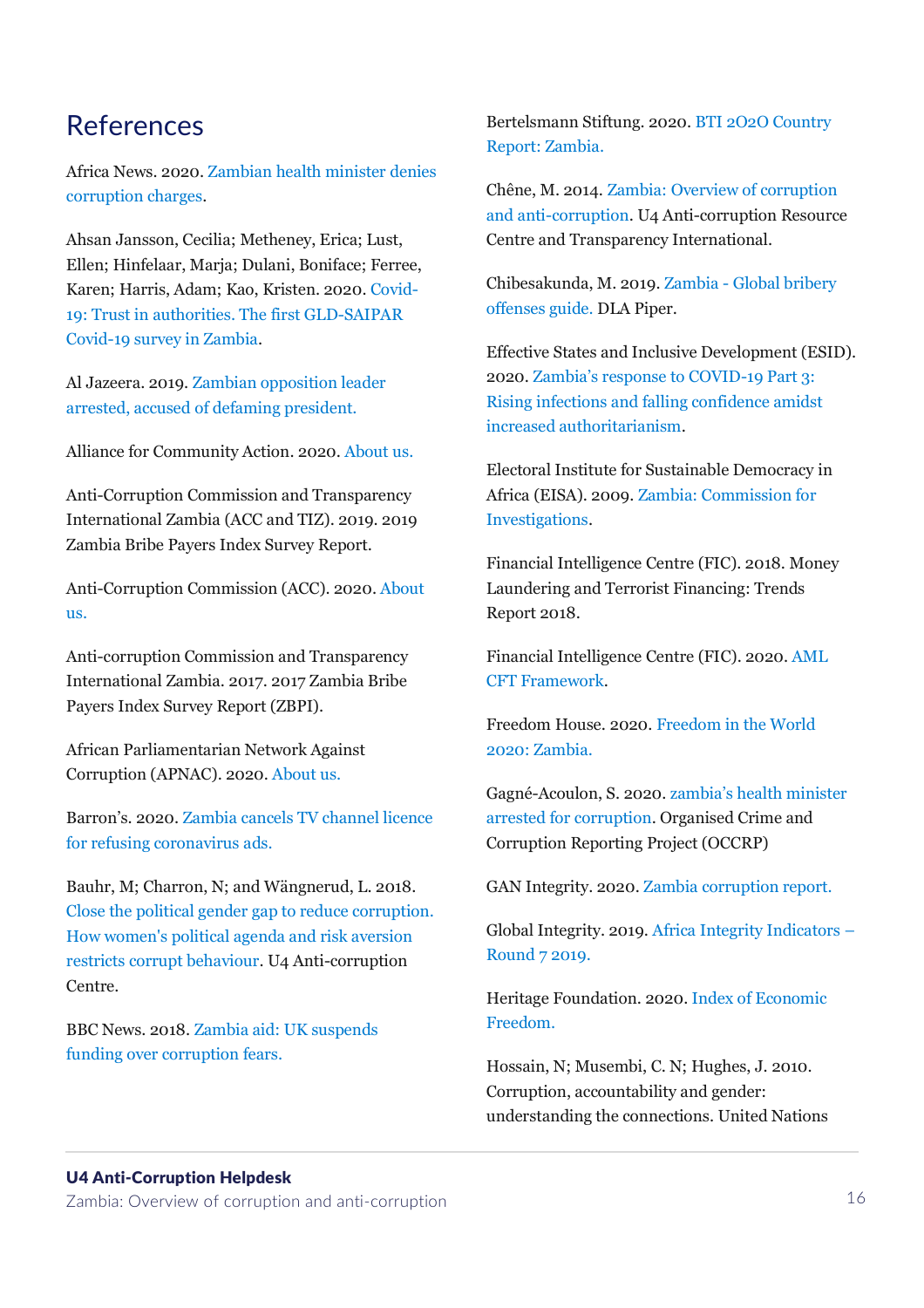Development Fund for Women (UNIFEM, now part of UN Women) and the United Nations Development Programme (UNDP).

Isbell, T. 2018. [Zambians see corruption rising,](https://afrobarometer.org/sites/default/files/publications/Dispatches/ab_r7_dispatchno213_corruption_in_zambia_1.pdf)  [government failing in anti-graft fight.](https://afrobarometer.org/sites/default/files/publications/Dispatches/ab_r7_dispatchno213_corruption_in_zambia_1.pdf) Afrobarometer.

Jere, J. 2019[. Zambia police tops bribery survey.](https://www.znbc.co.zm/news/zambia-police-tops-bribery-survey/) ZNBC.

Lusaka Times. 2018[. Supreme court sends Gregory](https://www.lusakatimes.com/2018/11/23/supreme-court-sends-gregory-chifire-to-jail-for-6-years-for-contempt-of-court/)  [Chifire to Jail for 6 years for contempt of court.](https://www.lusakatimes.com/2018/11/23/supreme-court-sends-gregory-chifire-to-jail-for-6-years-for-contempt-of-court/)

Lusaka Times. 2020. [General public to make use of](https://www.lusakatimes.com/2020/10/16/general-public-to-make-use-of-the-public-protector/)  [the public protector.](https://www.lusakatimes.com/2020/10/16/general-public-to-make-use-of-the-public-protector/)

Malunga, J. 2020[. Corruption getting worse in](https://diggers.news/local/2020/01/25/corruption-getting-worse-in-zambia-we-can-no-longer-pretend-tiz/)  [Zambia, we can no longer pretend -](https://diggers.news/local/2020/01/25/corruption-getting-worse-in-zambia-we-can-no-longer-pretend-tiz/) TIZ. News Diggers.

Mo Ibrahim Foundation. 2018. [IIAG Summary](http://iiag.online/)  [Zambia.](http://iiag.online/)

Mvula, S. and Mwansa, A. 2017[. Disband traffic](http://www.daily-mail.co.zm/disband-traffic-section-in-police-service/)  [section in police service.](http://www.daily-mail.co.zm/disband-traffic-section-in-police-service/) Zambia Daily Mail Limited.

The National Prosecution Authority. 2017. [The](http://www.npa.gov.zm/)  [National Prosecution Authority](http://www.npa.gov.zm/) – Republic of [Zambia.](http://www.npa.gov.zm/)

Ndulo, M. 2014. [Review of the Anti-corruption](http://saipar.org/wp-content/uploads/2013/09/Ndulo_Review-of-the-Anti-corruption-Legal-Framework.pdf) [Legal Framework in Zambia.](http://saipar.org/wp-content/uploads/2013/09/Ndulo_Review-of-the-Anti-corruption-Legal-Framework.pdf)

Nkomesha, U. 2020. [I already have petition against](https://diggers.news/local/2020/06/29/its-no-secret-ive-petition-challenging-lungus-nomination-on-my-laptop-sangwa/)  [Lungu's nomination on my laptop –](https://diggers.news/local/2020/06/29/its-no-secret-ive-petition-challenging-lungus-nomination-on-my-laptop-sangwa/) Sangwa. News Diggers.

Office of the Public Protector of Zambia (OPPZ). 2016[. Complaint.](http://www.oppz.gov.zm/complaint.php)

Reporters Without Borders (RSF). 2020[. Zambia.](https://rsf.org/en/zambia)

Reuters. 2016. [Zambian opposition leader arrested](https://de.reuters.com/article/us-zambia-politics-idUSKCN0WN1H0)  [for saying president used public funds](https://de.reuters.com/article/us-zambia-politics-idUSKCN0WN1H0) on holiday: [police.](https://de.reuters.com/article/us-zambia-politics-idUSKCN0WN1H0)

The Africa Report. 2020. [Zambia's Eurobond](https://www.theafricareport.com/50664/zambias-eurobond-default-what-we-have-learned/)  default – [What we have learned.](https://www.theafricareport.com/50664/zambias-eurobond-default-what-we-have-learned/)

The East African. 202[0. Zambia's controversial bid](https://www.theeastafrican.co.ke/tea/rest-of-africa/zambia-s-controversial-bid-to-amend-constitution-flops-2726272) [to amend constitution flops.](https://www.theeastafrican.co.ke/tea/rest-of-africa/zambia-s-controversial-bid-to-amend-constitution-flops-2726272)

TRACE International. 2019. [TRACE Bribery Risk](https://www.traceinternational.org/trace-matrix#matrix-results)  [Matrix.](https://www.traceinternational.org/trace-matrix#matrix-results)

Transparency International. 2019a[. Corruption](https://www.transparency.org/en/cpi/2019/results/table?)  [Perceptions Index.](https://www.transparency.org/en/cpi/2019/results/table?)

Transparency International. 2019b. [Global](https://images.transparencycdn.org/images/2019_GCB_Africa3.pdf)  [Corruption Barometer Africa 2019.](https://images.transparencycdn.org/images/2019_GCB_Africa3.pdf)

Transparency International Zambia (TIZ). 2020. [About us.](http://tizzambia.org/who-we-are/)

Transparency International Zambia. 2021. A Survey on Gender and Corruption in Zambia 2001- 2020: Gender perspectives, drivers and effects of corruption.

US Department of State. 2019. [Human Rights](https://www.state.gov/wp-content/uploads/2020/03/ZAMBIA-2019-HUMAN-RIGHTS-REPORT.pdf)  [Report.](https://www.state.gov/wp-content/uploads/2020/03/ZAMBIA-2019-HUMAN-RIGHTS-REPORT.pdf)

World Bank. 2019. [Worldwide Governance](https://databank.worldbank.org/source/worldwide-governance-indicators)  [Indicators.](https://databank.worldbank.org/source/worldwide-governance-indicators)

World Bank. 2020. [Zambia Overview.](https://www.worldbank.org/en/country/zambia/overview)

#### U4 Anti-Corruption Helpdesk